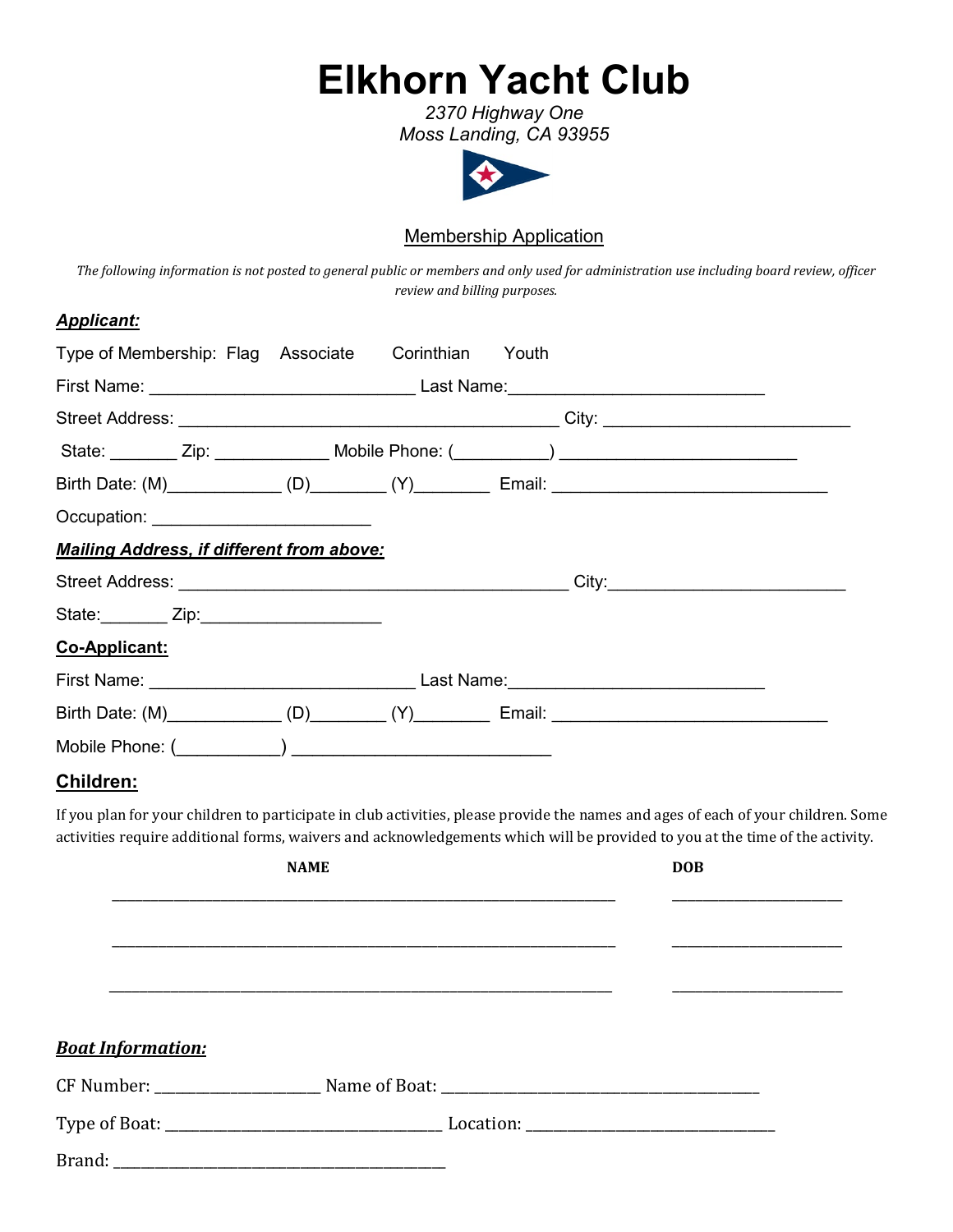#### Sponsors

Application requires the signature of two Elkhorn Yacht Club members in good standing as Sponsors.

A primary sponsor signs the application form along with the secondary sponsor. The primary sponsor will be responsible to engage with the potential members & gather information about the applicant(s). In the event that the primary sponsor cannot provide information, it will be the responsibility of the secondary sponsor.

I agree to sponsor the above applicant for the membership to the Elkhorn Yacht Club. I understand that I will be required to supply answers to the sponsor questions on the application form.

Primary Sponsor: \_\_\_\_\_\_\_\_\_\_\_\_\_\_\_\_\_\_\_\_\_\_\_\_\_ Member Number:\_\_\_\_\_\_\_\_\_\_\_

Secondary Sponsor:\_\_\_\_\_\_\_\_\_\_\_\_\_\_\_\_\_\_\_\_\_\_\_ Member Number:\_\_\_\_\_\_\_\_\_\_\_

#### Primary Sponsors please answer the following:

1) How well do you know the applicant?

2) Why do you believe the applicant will be a worthy member of our Club?

#### Applicant

I understand that my Application will be subject to review by the Membership Committee and approved by the Board of Directors (Board) of the Elkhorn Yacht Club (Club) in order to be elected into Membership. It is understood that this Application will be relied upon by the Board, which shall have the right to terminate and cancel my membership if any of the information provided by me should be inaccurate or false. I agree to provide such additional information as the Club may request.

I understand that should I be accepted into the Membership of the Club, I am to take an active interest in the Club and its activities, pay all dues and assessments promptly, and abide by the Club's BYLAWS along with the RULES AND POLICIES as established therein. Upon approval, I will sign the Membership Agreement, and will consider it my contract with the Club.

I agree to pay the Club the following amount,  $\frac{1}{2}$  as an Initiation Fee prior to my approval and election into Membership. If my Application and Agreement are not accepted by the Board, the Initiation Fee will be refunded in full, less any amounts due to the Club at that time.

## **YOUR SAFETY AND NEEDS**

Elkhorn Yacht Club does not track the member special needs nor make any such information available to other members or those performing duties. Since we are an organization that is run by volunteers and those responsible for the various duties and activities change often, please remind us of your special needs and we will do our best to accommodate you. The safety of our members is our first priority, but as a volunteer run organization, we hold all members responsible for keeping the premises safe. If you see something that is not safe, tell an officer of the club immediately. If you can stop a potential injury, stop it. You access the club premises at your own risk and shall indemnify and hold the club harmless from all claims of injury of any kind.

\_\_\_\_\_\_\_\_\_\_\_\_\_\_\_\_\_\_\_\_\_\_\_\_\_\_\_\_\_\_\_\_\_\_\_\_\_\_\_\_\_ \_\_\_\_\_\_\_\_\_\_\_\_\_\_\_\_\_\_\_\_\_\_\_\_\_\_\_\_\_\_\_\_\_\_\_\_\_\_\_\_ \_\_\_\_\_\_\_\_\_\_\_\_\_\_\_\_\_\_\_\_\_\_ *Applicant Signature Co-applicant Signature Date*